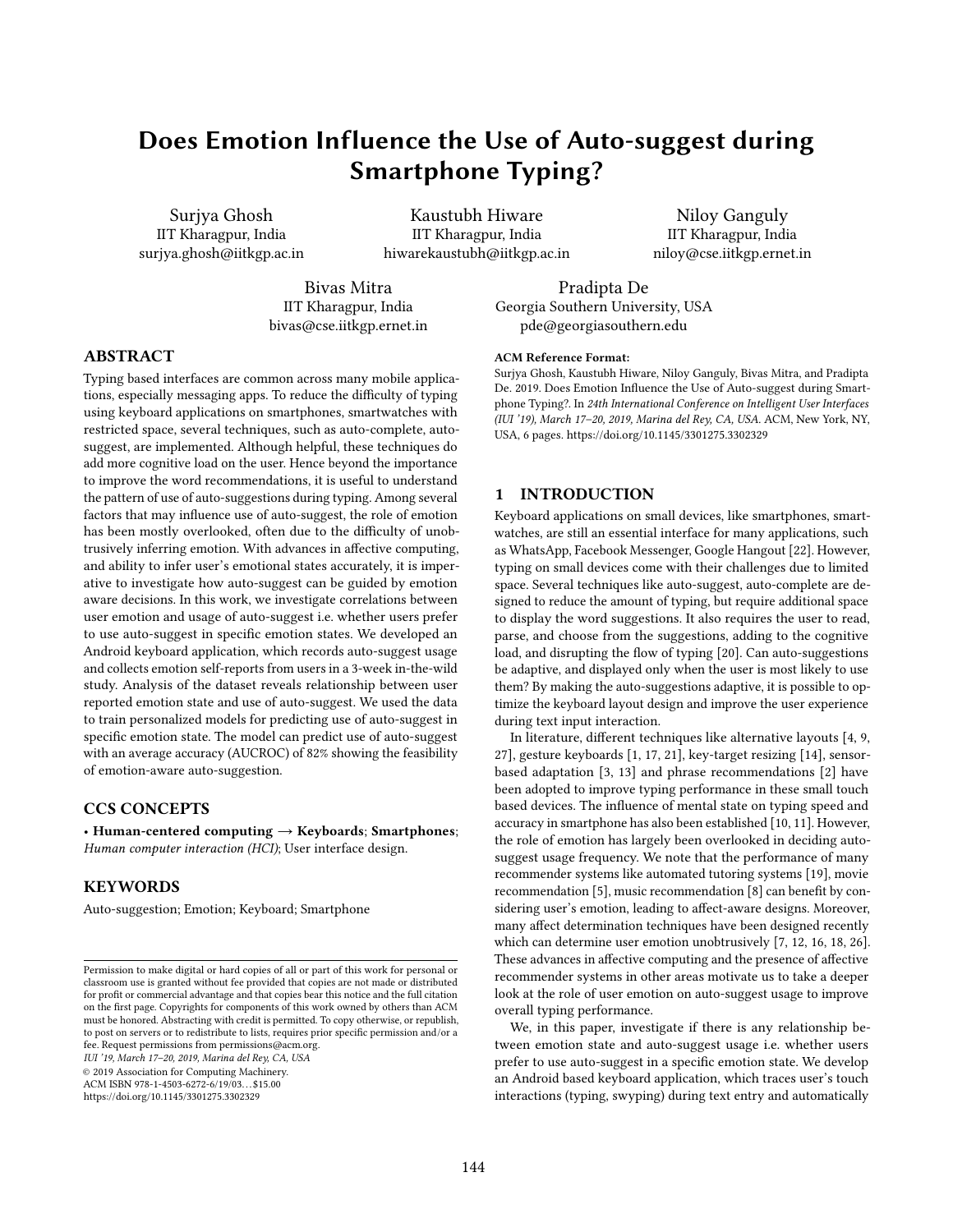suggest words based on the entered initial characters. The application also collects self-reported emotion labels associated with the text entry sessions. We distinguish between these sessions, where the user has *accepted* or *skipped* auto-suggestions and find the correlation between emotion states and auto-suggest usage. We observe a strong relation between these two indicating emotion indeed plays a role to decide whether a user is going to accept or skip the auto-suggested words. This led to the development of a personalized machine learning model, which detects whether a user is going to use auto-suggest during a typing session.

We carry out a 3-week study involving 13 participants and ask them to use the keyboard application for typing activities and recording emotion states. We have collected approximately 3000 sessions, where the users have either used or skipped the autosuggested words. Our key results demonstrate that based on user emotion it is possible to determine auto-suggest usage with an average accuracy (AUCROC) of 82% (std dev. 9%). It indicates the possibility to consider human emotion also while devising autosuggestion algorithms to improve typing performance.

# 2 METHODOLOGY

# 2.1 Apparatus Design

We need to log when a user accepts auto-suggestion, what is her perceived emotion. Since it is infeasible to prompt a user to record an emotion after every use of auto-suggest, we design it based on typing sessions. A typing session is an uninterrupted typing activity within one application. As shown in Figure [1,](#page-1-0) time period  $t1 - t2$ , and  $t3 - t4$ , denote two sessions. While the user types each character, we use an English dictionary to suggest words. The user selects a word from the list, or ignores the suggestion. At the end of text entry in a session, when user changes the application, she is immediately prompted to record her perceived emotion during the session. The probing is done as soon as the application is changed so that perceived emotion is less likely to alter. The user provided emotion self-report is associated with this text entry session. We design an Android based keyboard application that implements the two necessary features, viz. (a) displaying word suggestions based on typing and labeling auto-suggestion usage (b) collecting emotion self-reports.

<span id="page-1-0"></span>

Figure 1: Schematic of auto-suggestion scenario. In a session (e.g. time interval between **t1** and **t2**) user performs key pressing events (denoted by small bar) and accordingly suggestions are shown. At the end of text entry in the session, emotion self-report is collected and attached to the session.

# 2.2 Experiment Apparatus

We have designed the keyboard app based on Android Input Method Editor (IME) facility. It is same as QWERTY keyboard with additional capability of tracing user's touch interaction activities (typing, swyping) during text entry. We do not store any alphanumeric character because of privacy reason and collect only the timestamp of each touch event. We show the keyboard interface in Figure [2.](#page-1-1)

<span id="page-1-1"></span>

Figure 2: App keyboard



Figure 3: Emotion collection UI

Labeling Auto-suggestion Usage: Once a user accepts a word from the list of suggested words, we store the timestamp of the auto-suggest usage. If the user accepts at least one auto-suggestion in a session, the session is labeled as accepted and if she ignores all suggestions in a session, it is marked as skipped. In our view, even a single use of auto-suggest in a session implies that user finds it useful, and auto-suggestion should be active for such sessions.

Collecting Emotion Self-report: Additionally, we also collect self-reported emotion labels from users. Once user completes typing from an application and switches the application, we probe her to report the felt emotion during the session. We ask her to report one of the following four emotion states (happy, sad, stressed, relaxed) as shown in Figure [3.](#page-1-1) We select these emotion states based on the Circumplex model of emotion [\[23\]](#page-5-5), as they represent largely represented emotion from separate quadrants, which makes selfreporting easier for the user. We keep the interface simple by explicitly recording emotion and do not consider the intensity of perceived emotion, which can make self-reporting difficult. We also keep the provision of No Response so that user can skip emotion recording by selecting this.

# 2.3 Field Study

We have recruited 20 university students (15 male, 5 female) aged between 20 to 35 years. We have installed the application on their smartphones and asked them to use it for 3 weeks for typing activity and emotion self-reporting. We have also showed them how to select a word from list of auto-suggested words that appear during typing. It was also instructed that once they complete typing and change the application, they may receive an emotion self-report collection UI, where they have to record their perceived emotion during text recording. Finally, we have selected 13 users (10 male, 3 female), who have accepted auto-suggestions in at least 20 sessions.

#### 3 DATASET

We have collected a total of 3284 typing sessions from the field study, out of which 330 sessions ( $\approx$  10%) are tagged as No Response.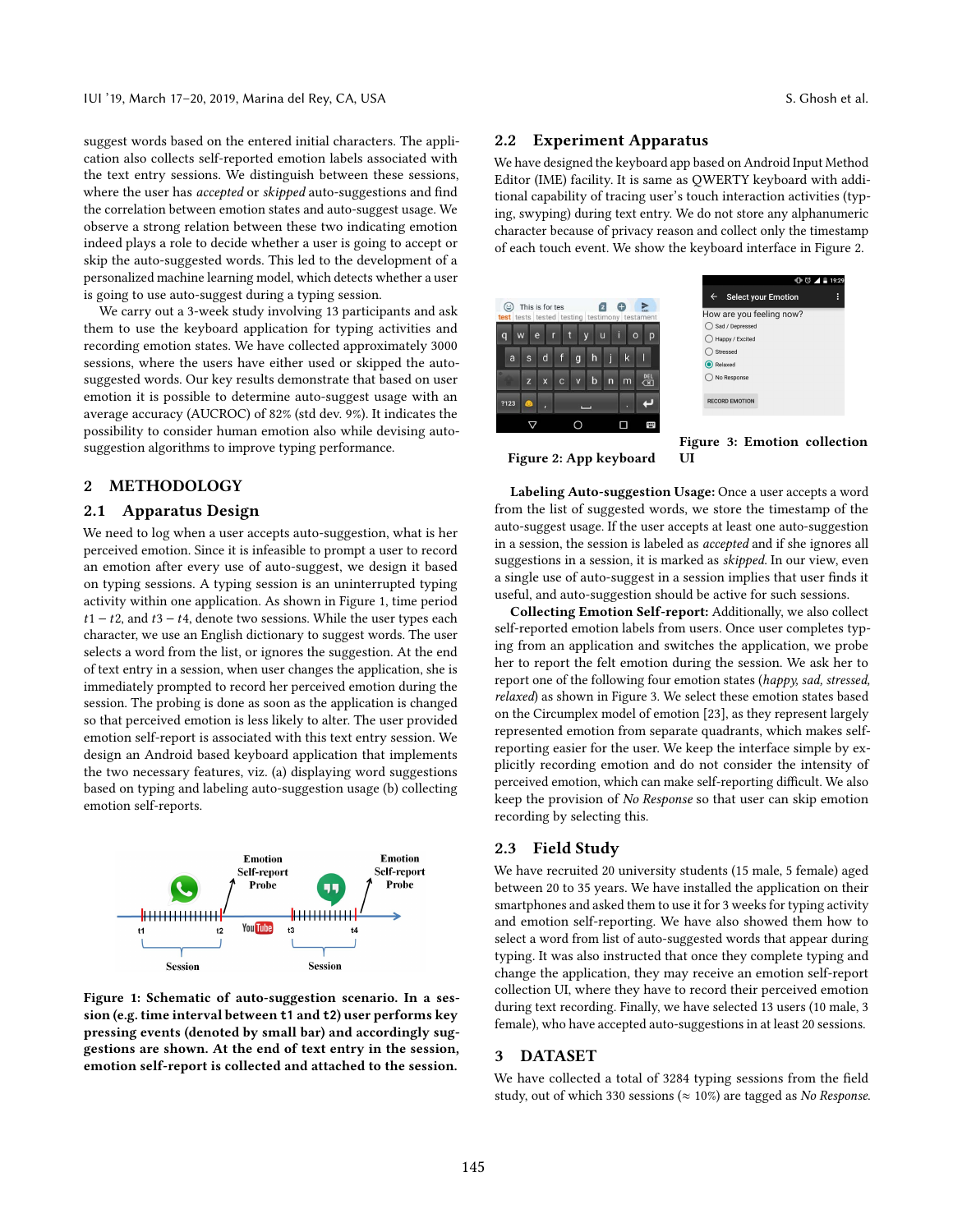We have eliminated these sessions and used remaining 2954 typing sessions for evaluation. On average, we obtain 227 sessions (std. dev <sup>151</sup>.7) per user. Out of these, there are <sup>841</sup> sessions, which are labeled as accepted and rest are labeled as skipped. We show the fraction of accepted and skipped sessions for every user in Figure [4.](#page-2-0) It is observed that majority of the users have less number of accepted sessions than skipped sessions. On average in 28% sessions, users have accepted auto-suggestions.

<span id="page-2-0"></span>

Figure 4: Frequency distribution of accepted and skipped sessions corresponding to every user. Most of the users have less accepted sessions resulting in overall 28% accepted sessions.

# 3.1 Auto-suggest Usage based on Emotion

We investigate the correlation between perceived emotion and autosuggest adoption in this section. First, we compare the usage of auto-suggest corresponding to every emotion label in Figure [5.](#page-2-1) We observe that at every emotion state the usage of auto-suggest is low, however users are more likely to accept auto-suggest in sad, relaxed state. However, we also observe that in these two states there is a high amount of auto-suggest rejections, which may be due to other factors like - users did not find suitable word due to limited dictionary size.

<span id="page-2-1"></span>

#### Figure 5: Frequency distribution of accepted and skipped sessions corresponding to every emotion. Users are more likely to use auto-suggest in sad, relaxed state.

Next, we investigate whether this observation holds true for every user. For this purpose, we compare the frequency distribution of emotion states for accepted and skipped sessions of each user. We compute the fraction of each emotion label (happy, sad, stressed, relaxed) for accepted and skipped session of every user and plot the same in Figure [6.](#page-2-2)

We observe that majority of the users prefer to use auto-suggest in *relaxed* state. We also observe users like  $U2, U7$  accept autosuggestions heavily in sad state. At the same time few users prefer suggestions in happy, stressed state. While these observations largely corroborate with earlier finding, we investigate further if auto-suggest usage preference differs for individual user. In Figure

<span id="page-2-2"></span>

# Figure 6: Comparison of frequency distribution of emotion states for accepted and skipped sessions. First bar shows the distribution of emotions for accepted sessions, while the second one shows the same for skipped sessions.

[6,](#page-2-2) we observe that users like  $U$ 6,  $U$ 10, are having observable difference in frequency distribution of accepted and skipped sessions, but we validate the same with statistical test. For this purpose, we investigate if there is any significant difference in frequency distribution of emotion state for accepted and skipped sessions using Chi-square test [\[24\]](#page-5-6).

<span id="page-2-3"></span>

|                 | U1     | U <sub>2</sub> | U3     | U <sub>4</sub> | U <sub>5</sub> | U <sub>6</sub> | U <sub>7</sub> |
|-----------------|--------|----------------|--------|----------------|----------------|----------------|----------------|
| df              | 3      | 3              | 3      | 3              | 3              | 3              | 3              |
| Chi-square stat | 11.665 | 32.213         | 14.095 | 9.769          | 12.424         | 9.19           | 9.994          |
| p-value         | 0.0086 | 0.0000         | 0.0028 | 0.0206         | 0.0061         | 0.0269         | 0.0186         |
|                 | U8     | U <sub>9</sub> | U10    | U11            | U12            | U13            |                |
| df              | 3      | 3              | 3      | 3              | 3              | 3              |                |
| Chi-square stat | 9.25   | 8.74           | 37.571 | 9.001          | 16.559         | 9.015          |                |
| p-value         | 0.0262 | 0.0329         | 0.0000 | 0.0293         | 0.0009         | 0.0291         |                |

Table 1: For every user, the frequency distribution of emotions for accepted and skipped sessions is found to be significantly ( $p < 0.05$ ) different using Chi square test.

The null hypothesis is that there is no significant difference in frequency distribution of emotion states for accepted and skipped sessions. To test the hypothesis, we count the number of accepted sessions tagged with different emotions and the same for skipped sessions. Then we perform the Chi-square test to find if there is any significant difference in frequency distribution for accepted and skipped sessions. We observe the frequency distribution of emotion states associated with accepted and skipped session varies significantly ( $p < 0.05$ ) for every user (Table [1\)](#page-2-3). This indicates that there is difference in the frequencies of perceived emotion when a user accepts or skips auto-suggestions. This finding and the observations from Figure [6](#page-2-2) reinforce that individual preference for auto-suggest usage differ based on emotion, which drive us to design a personalized auto-suggest usage prediction model.

### 4 MODEL CONSTRUCTION

The auto-suggest usage prediction model determines whether the user will accept the suggestions or not in a session, thus it becomes a binary class prediction problem. In the collected dataset, sessions are labeled as accepted, skipped; from which we extract the emotion related features.

We use the features as defined in Table [2](#page-3-0) to build the model. Emotion $_{curr}$  refers to the associated emotion label with current session while Emotion $_{prev}$  refers to the emotion recorded by the user in the immediate previous session. We decide to use the emotion associated with immediate previous session only, as the effect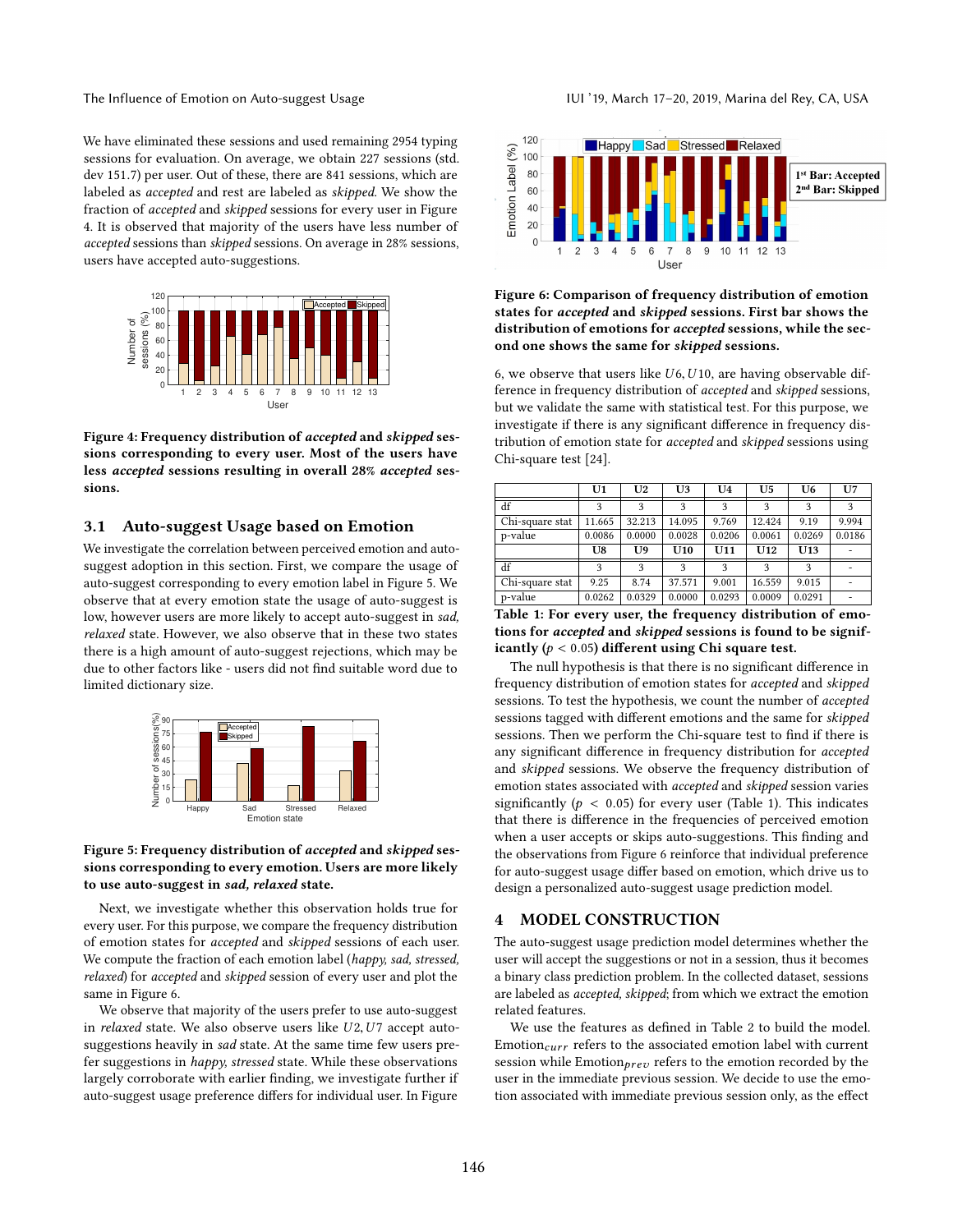<span id="page-3-0"></span>

| Feature name     | <b>Feature description</b>                                                       |
|------------------|----------------------------------------------------------------------------------|
| $Emotion_{curr}$ | Emotion associated with current session                                          |
| $Emotion_{prev}$ | Emotion associated with previous session                                         |
| $Time_{elapped}$ | Elapsed time between previous and current<br>session emotion recording timestamp |
|                  |                                                                                  |

Table 2: Features used for auto-suggest usage prediction

of emotion persists over time and it fades way with time [\[11,](#page-4-10) [25\]](#page-5-7) resulting the immediate previous emotion having the highest impact among all previously recorded emotions. However, we capture the fading effect of emotion using  $Time_{elapse}$  feature, which measures the elapsed time between the emotion recording timestamp of previous session and the current session. We build a personalized machine learning model for every user. We create the models using the Random Forest supervised machine learning algorithm as implemented in Weka [\[15\]](#page-4-18).

# 5 EVALUATION

We evaluate the model using 10-fold cross validation and measure the model performance using AUCROC (Area under the Receiver Operating Characteristic curve) and F-score. We also compare the performance of the proposed model with following baseline autosuggest usage prediction models.

(i) Most Represented Emotion (MRE): We observe that for most of the users there is one emotion, in which she accepts most of the autosuggestions (Figure [6\)](#page-2-2). As a result, we develop this personalized model, which recommends suggestions whenever it detects this emotion state and otherwise not.

(ii) Generalized (GEN): We develop this model aggregating all users' data and use the same set of features. We use leave-one-participantout-cross-validation to test this model i.e. we build the model for one user using data from other users and test the model using this user's data. If this model is effective in determining the auto-suggest usage, then it can reduce the overhead of personalized training.

# 5.1 Auto-suggest Usage Prediction

We show the auto-suggest usage prediction result in Figure [7](#page-3-1) for every user. We obtain an average AUCROC of 73% (std. dev 9%) and F-score of 77% (std. dev 7%).

<span id="page-3-1"></span>

#### Figure 7: Auto-suggest usage prediction model performance.

We observe that for 7 out of 13 users, AUCROC is greater than or equal to 70% and for 12 out of 13 users the value of AUCROC is greater than or equal to 65%. It is also noted that for 10 out of 13 users, F-score is greater than 70%. These findings reveal that the model can detect auto-suggest usage accurately for the users.

#### 5.2 Comparison with Baselines

In Figure [8,](#page-3-2) we compare the performance of the proposed personalized model with other two baseline models. We observe that it outperforms both of them. The personalized model based on most represented emotion only (MRE) attains significantly poor average AUCROC value of 52% (standard deviation 7%). However, the generalized model (GEN) attains comparatively better performance (average AUCROC of 59%) with high standard deviation of 19%.

<span id="page-3-2"></span>

Figure 8: Mean AUCROC for different models. Error bar indicates std dev. Proposed model outperforms the baseline models.

These observations indicate that always predicting the usage of auto-suggest based on most represented emotion is not a good choice. Similarly, aggregating all user's emotion data to build the model is not a good design choice either. We observe a high standard deviation (19%) in user-wise AUCROC for this model. This indicates that different users prefer to use auto-suggest at different emotion (reinforcing the finding of Figure [6\)](#page-2-2), as a result the general model does not perform well. In summary, considering the individual emotion while devising the auto-suggest prediction model is the best option.

# 5.3 Feature Importance

We measure the effectiveness of different features using information gain (IG). We use the InfoGainAttributeEval method from WEKA [\[15\]](#page-4-18) to derive the information gain (IG) of each attribute. Table [3](#page-3-3) shows the average ranking of the features. The feature evaluation used 10-fold cross validation.

| Feature          | Rank | Avg. IG |
|------------------|------|---------|
| $Emotion_{curr}$ |      | 0.1194  |
| $Emotion_{prev}$ |      | 0.1098  |
| $Time_{elapped}$ | 3    | 0.0794  |

<span id="page-3-3"></span> $\begin{array}{|l|c|c|c|}\hline \text{Time}_{elapsed} & 3 & 0.0794 \\\hline \text{Table 3: Discriminating features based on Information Gain.} \end{array}$ Emotion associated with current session (Emotion $_{curr}$ ) is found to be the most significant.

We observe that  $Emotion_{curr}$  is the most discriminating factor closely followed by Emotion $_{\text{prev}}$ . We also observe a moderate influence of Time $_{el{a}psed}$ . This is intuitive as the emotion state often persists over time and the effect of previous emotion fades away with higher elapsed time.

# 5.4 Countering Class Imbalance

We observe in Figure [4](#page-2-0) that the distribution of accepted and skipped classes are skewed, which impacts the overall classification performance. So, we overcome the problem of class imbalance using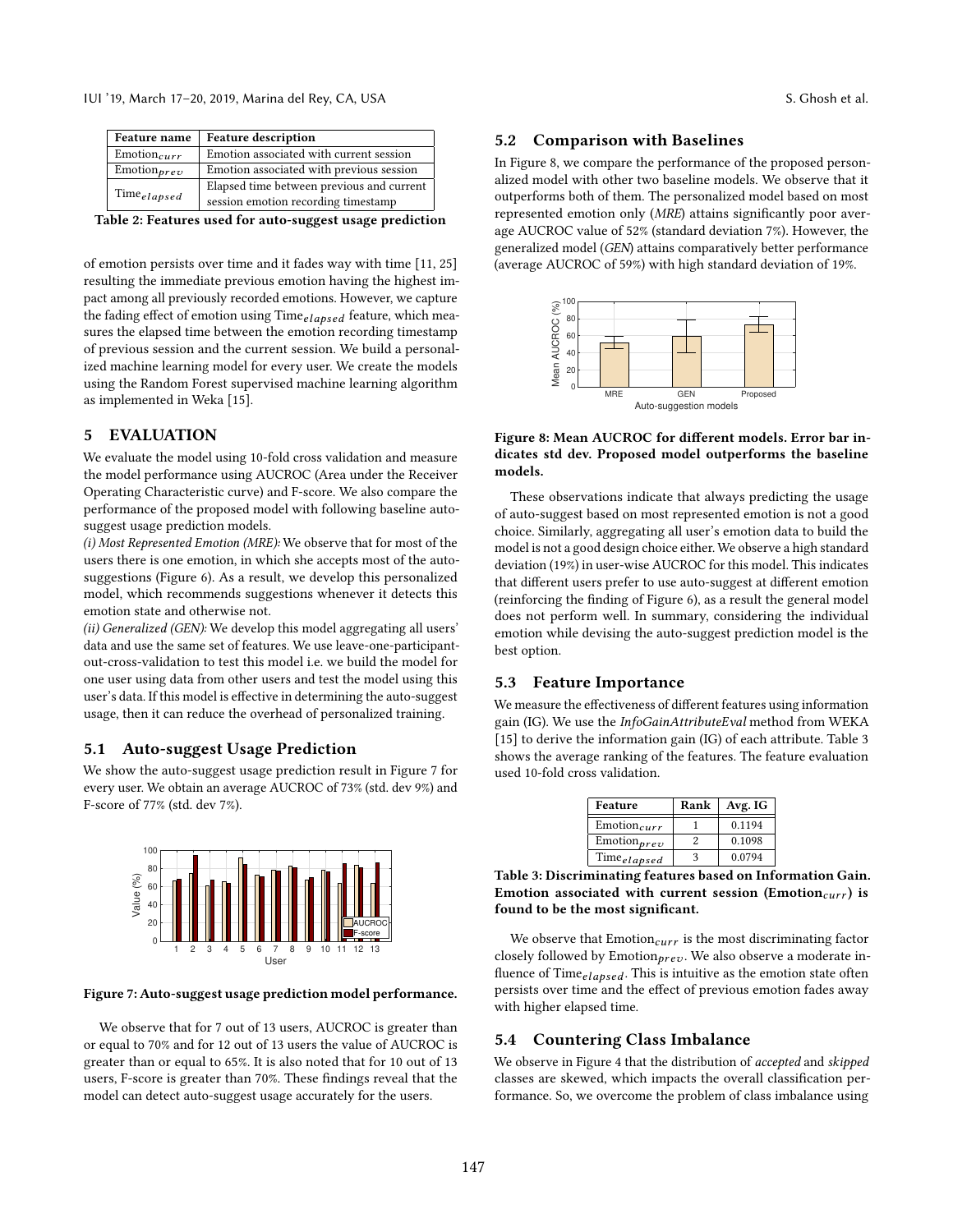Synthetic Minority Over-sampling Technique (SMOTE) [\[6\]](#page-4-19). Using SMOTE, we oversample the class with fewer number records so that both the classes contain almost equal number of records.

We compare the difference in classification performance for the two cases - unbalanced dataset and balanced dataset. The average accuracy (AUCROC) is 73% for the original unbalanced dataset, while it is 82% after balancing the data using SMOTE. We also report the F-score for each class (accepted and skipped) of both datasets in Figure [9.](#page-4-20)

<span id="page-4-20"></span>

# Figure 9: Auto-suggest prediction performance comparison between unbalanced and balanced data. The performance improves with balanced dataset.

We observe that both overall and class-wise performance improves after balancing the dataset. It also shows that the standard deviation reduces (AUCROC by 1%, F-score for accepted class by 14%, F-score for skipped class by 10%) after balancing the dataset i.e. variation in user-wise performance also reduces. This shows that the proposed model can attain high classification performance with adequate data.

# 6 DISCUSSION

Our results show that based on emotion, it is possible to determine whether the user to going to use auto-suggest in a session. This opens the scope to develop affect-aware smartphone keyboard, which can optimize the keyboard layout by dynamically displaying or hiding the space reserved for auto-suggestion based on user emotion.

In this paper, we investigate the relationship between autosuggest usage and user emotion only. So, we consider only emotion related features to build the model. However, other features can also be explored to develop the auto-suggest usage prediction model.

With regard to increase the precision of auto-suggestions, there may be different approaches e.g. using larger dictionary, using the application or task type information. However, in this work we have not considered to improve the quality of auto-suggestions and left the same as future work.

# 7 CONCLUSION

In this paper, we investigate if user perceived emotion influences the use of auto-suggest, which aims at improving typing performance in small touch based devices. We develop an Android based keyboard application, which provides suggestions to users during typing and collects four types of emotion self-reports (happy, sad, stressed, relaxed) in parallel. We collect auto-suggest usage and emotion self-report details using this app from a 3-week study. Our analysis on this dataset reveals a strong relation between user emotion and auto-suggest usage indicating users are more likely to use autosuggest in sad or relaxed state. Driven by this finding, we develop a machine learning model, which predicts auto-suggest usage based on emotion with an average accuracy of 82%.

# REFERENCES

- <span id="page-4-3"></span>[1] Ouais Alsharif, Tom Ouyang, Françoise Beaufays, Shumin Zhai, Thomas Breuel, and Johan Schalkwyk. 2015. Long short term memory neural network for keyboard gesture decoding. In 2015 IEEE International Conference on Acoustics, Speech and Signal Processing (ICASSP). IEEE, 2076–2080.
- <span id="page-4-8"></span>Kenneth C Arnold, Krzysztof Z Gajos, and Adam T Kalai. 2016. On Suggesting Phrases vs. Predicting Words for Mobile Text Composition. In Proceedings of the 29th Annual Symposium on User Interface Software and Technology. ACM, 603–608.
- <span id="page-4-6"></span>[3] Shiri Azenkot and Shumin Zhai. 2012. Touch behavior with different postures on soft smartphone keyboards. In Proceedings of the 14th international conference on Human-computer interaction with mobile devices and services. ACM, 251–260.
- <span id="page-4-1"></span>[4] Xiaojun Bi, Barton A Smith, and Shumin Zhai. 2010. Quasi-qwerty soft keyboard optimization. In Proceedings of the SIGCHI Conference on Human Factors in Computing Systems. ACM, 283–286.
- <span id="page-4-12"></span>[5] Luca Canini, Sergio Benini, and Riccardo Leonardi. 2013. Affective recommendation of movies based on selected connotative features. IEEE Transactions on Circuits and Systems for Video Technology 23, 4 (2013), 636–647.
- <span id="page-4-19"></span>[6] Nitesh V. Chawla, Kevin W. Bowyer, Lawrence O. Hall, and W. Philip Kegelmeyer. 2002. SMOTE: synthetic minority over-sampling technique. Journal of artificial intelligence research 16 (2002), 321–357.
- <span id="page-4-14"></span>[7] M. Ciman and K. Wac. 2018. Individuals' stress assessment using humansmartphone interaction analysis. IEEE Transactions on Affective Computing 9, 1 (2018), 51–65.
- <span id="page-4-13"></span>[8] James J Deng, Clement HC Leung, Alfredo Milani, and Li Chen. 2015. Emotional states associated with music: Classification, prediction of changes, and consideration in recommendation. ACM Transactions on Interactive Intelligent Systems  $(TiiS)$  5, 1 (2015), 4.
- <span id="page-4-2"></span>[9] Mark Dunlop and John Levine. 2012. Multidimensional pareto optimization of touchscreen keyboards for speed, familiarity and improved spell checking. In Proceedings of the SIGCHI Conference on Human Factors in Computing Systems. ACM, 2669–2678.
- <span id="page-4-9"></span>[10] Surjya Ghosh, Niloy Ganguly, Bivas Mitra, and Pradipta De. 2017. Evaluating Effectiveness of Smartphone Typing as an Indicator of User Emotion. In 2017 Seventh International Conference on Affective Computing and Intelligent Interaction  $(ACII)$ . IEEE,  $146 - 151$ .
- <span id="page-4-10"></span>[11] Surjya Ghosh, Niloy Ganguly, Bivas Mitra, and Pradipta De. 2017. TapSense: Combining Self-Report Patterns and Typing Characteristics for Smartphone based Emotion Detection. In Proceedings of the 19th International Conference on Human-Computer Interaction with Mobile Devices and Services (MobileHCI). ACM, 2.
- <span id="page-4-15"></span>[12] Surjya Ghosh, Niloy Ganguly, Bivas Mitra, and Pradipta De. 2018. Poster: Effectiveness of Deep Neural Network Model in Typing-based Emotion Detection on Smartphones. In Proceedings of the 24th Annual International Conference on Mobile Computing and Networking. ACM, 750–752.
- <span id="page-4-7"></span>[13] Mayank Goel, Alex Jansen, Travis Mandel, Shwetak N Patel, and Jacob O Wobbrock. 2013. ContextType: using hand posture information to improve mobile touch screen text entry. In Proceedings of the SIGCHI conference on human factors in computing systems. ACM, 2795–2798.
- <span id="page-4-5"></span>[14] Asela Gunawardana, Tim Paek, and Christopher Meek. 2010. Usability guided key-target resizing for soft keyboards. In Proceedings of the 15th international conference on Intelligent user interfaces. ACM, 111–118.
- <span id="page-4-18"></span>[15] Mark Hall, Eibe Frank, Geoffrey Holmes, Bernhard Pfahringer, Peter Reutemann, and Ian H. Witten. 2009. The WEKA Data Mining Software: An Update. SIGKDD Explor. Newsl. 11, 1 (Nov. 2009), 10–18.
- <span id="page-4-16"></span>Robert LiKamWa, Yunxin Liu, Nicholas D Lane, and Lin Zhong. 2013. Moodscope: Building a mood sensor from smartphone usage patterns. In Proceeding of the 11th annual international conference on Mobile systems, applications, and services (Mobisys). ACM, 389–402.
- <span id="page-4-4"></span>[17] Anders Markussen, Mikkel Rønne Jakobsen, and Kasper Hornbæk. 2014. Vulture: a mid-air word-gesture keyboard. In Proceedings of the 32nd annual ACM conference on Human factors in computing systems. ACM, 1073–1082.
- <span id="page-4-17"></span>[18] Martin Pielot, Tilman Dingler, Jose San Pedro, and Nuria Oliver. 2015. When attention is not scarce-detecting boredom from mobile phone usage. In Proceedings of the 2015 ACM international joint conference on pervasive and ubiquitous computing. ACM, 825–836.
- <span id="page-4-11"></span>[19] Kaśka Porayska-Pomsta, Manolis Mavrikis, and Helen Pain. 2008. Diagnosing and acting on student affect: the tutor's perspective. User Modeling and User-Adapted Interaction 18, 1-2 (2008), 125–173.
- <span id="page-4-0"></span>[20] Philip Quinn and Shumin Zhai. 2016. A cost-benefit study of text entry suggestion interaction. In Proceedings of the 2016 CHI conference on human factors in computing systems. ACM, 83–88.